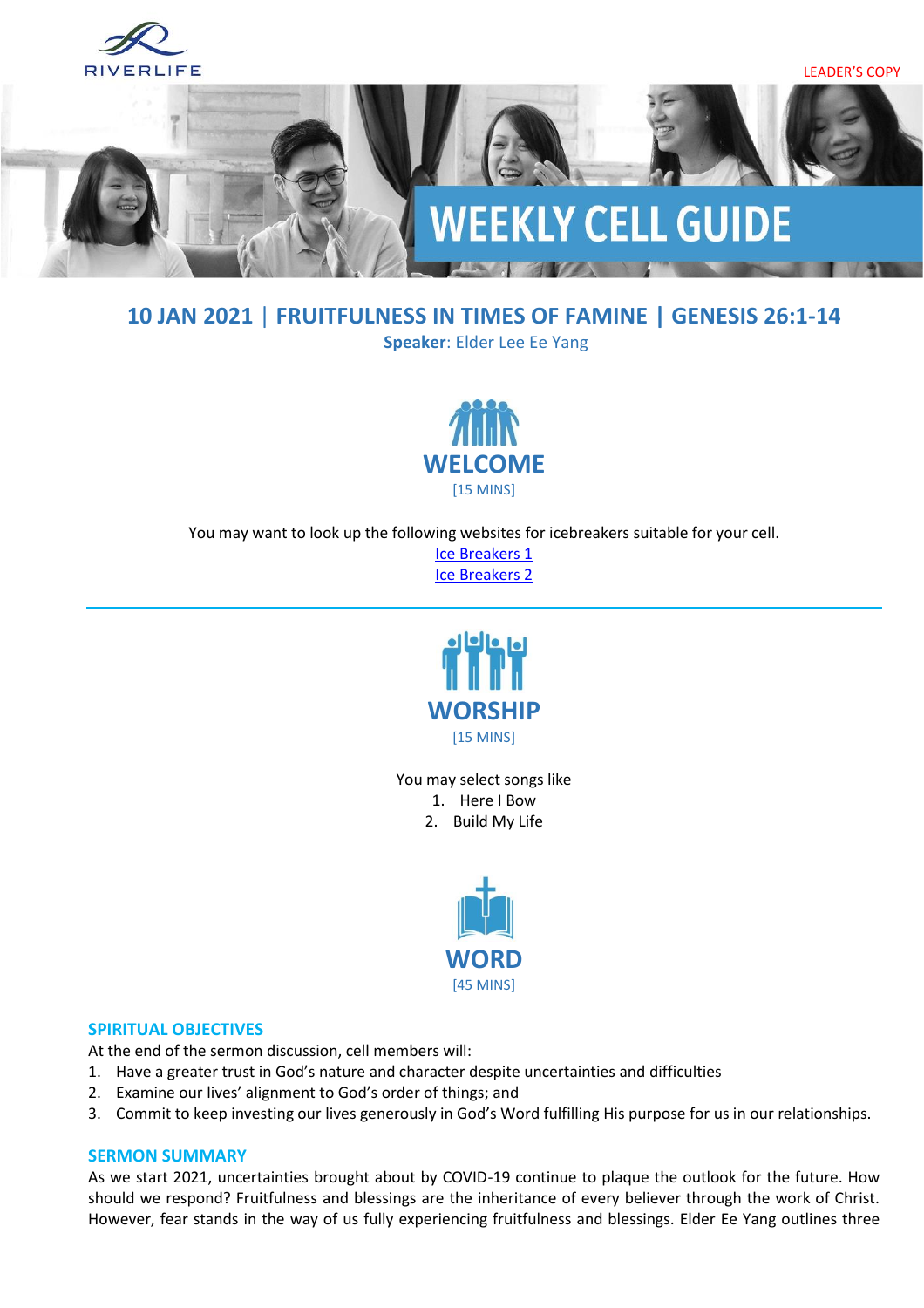common fears that hold us back – the fear of lack, the fear of man and the fear of failure. Correspondingly, the ways we overcome these fears are to trust in God's Word, follow God's order of things and to keep sowing.

#### **SERMON RECAP**

COVID-19 has brought about a global economic crisis that has spilled over to 2021. Similarly[, Genesis 26:1-14](https://www.biblegateway.com/passage/?search=Genesis+26%3A1-14&version=ESV) speaks of a famine in the land and also, of God's blessings in such times, even when we fall short of God's standards by what we do. Fruitfulness and blessings are the inheritance of every believer through the work of Christ – see John [15:16.](https://www.biblegateway.com/passage/?search=John+15%3A16&version=ESV) Our worth is based on who we are, not what we do.

However, fear stands in the way of us fully experiencing God's fruitfulness and blessings. Elder Ee Yang elaborated on 3 common fears:

#### **a. Fear Of Lack (vv 1-6) vs. Trust In God's Word**

When there is a fear of lack, we tend to yield to our natural reflexes and responses. There is often a tension between God's Word and our immediate situation. Would we be lifted up by God's Word or choose to forfeit promises to fit our past experiences or our limited understanding? At such times, we need to choose faith over fear. God does not desire for His children to be in lack and scarcity, but in abundance and fruitfulness. Trust in God and His Word!

#### **b. Fear Of Men (vv 7-11) vs. Follow God's Order Of Things**

The fear of men will cause us to compromise on God's order of things and His priorities for our lives. We must examine our lives to see if we are aligned with His will. God's order starts off with us placing Christ at the centre, followed by our marriages, our families, our vocations, and ministries. The world's order is often upside down, pressuring us to place our work at the top. Thus, we risk making our work our primary identity – the trap of finding our worth in what we do or what standing or connections we have. For instance, if we are too busy to pray or worship God, we are too busy! Elder Ee Yang exhorted us to put God first and spend time with Him.

#### **c. Fear Of Failure (vv 12-14) vs. Keep Sowing!**

Sometimes we do not sow because of the fear of failure. We may be tempted to play it safe in a famine and stop sowing. Sowing involves giving and investing of our time, resources, and focus - see 2 Corinthians [9:6-8](https://www.biblegateway.com/passage/?search=2+Corinthians+9%3A6-8&version=ESV). To fully experience God's fruitfulness, we must continue to sow and not be discouraged. Elder Ee Yang shared on 5 practical ways to sow:

- Invest in God's Word
- Invest in our personal growth
- Invest financially in God's Kingdom
- Invest in relationships
- Invest in pre-believers

Elder Ee Yang concluded by encouraging us to turn the natural fears that we have into the *fear* of the Lord. Let God's love govern any natural fears that we have  $-$  see  $\underline{1$  John 4:18.

#### **DISCUSSION QUESTIONS**

**1. Read [Genesis 26:1-14.](https://www.biblegateway.com/passage/?search=Genesis+26%3A1-14&version=ESV) In times of famine, we may be inclined to put our trust in things, other than God. When life gets stormy, what kind of things make you comfortable and secure? Elder Ee Yang also shared on 3 fears that prevent us from experiencing God's fruitfulness, namely the fear of lack, fear of man and fear of failure. Relate on the fear that is the most challenging for you in the past year.** [15 Mins]

#### Leader's Notes

This question reflects on the personal insecurities and vulnerabilities in our faith journey. Leaders can encourage members to honestly share about the fears they have and how these affect them at a deeper level. In relating these fears, members can also reflect on which things they have placed their security on – that is, what they are resting on instead of God. Fear can be viewed as a kind of mistrust in God. We cling on to other things because we wrongly believe that if we cling completely to God, He is not sufficient and will let us down.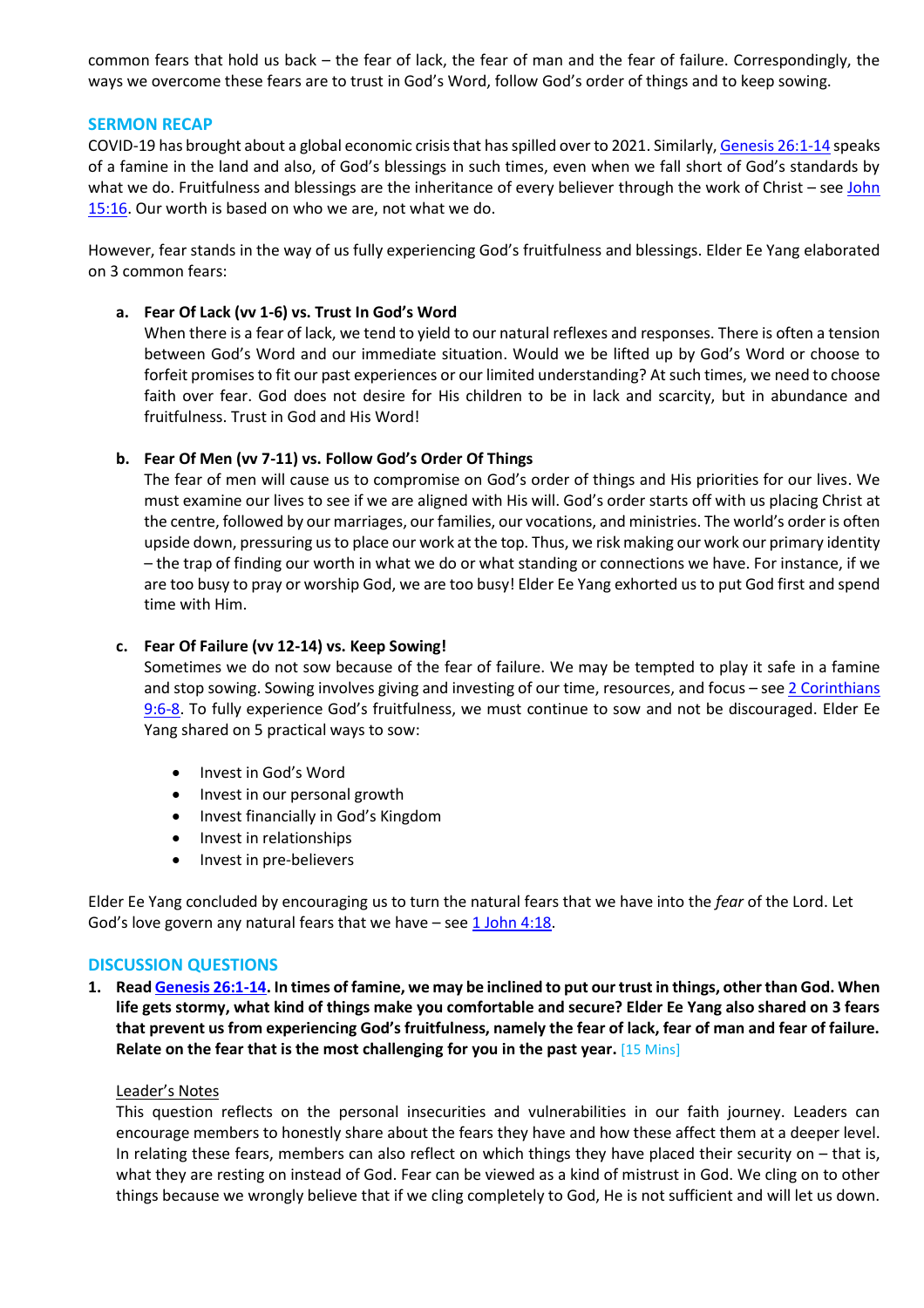#### Transition

Fear limits hopes, dreams and callings. God desires for us to overcome fears by trusting in His Word. Only then, we can be in His will and experience the fruitfulness that He intends for every believer through the work of Jesus Christ. We must therefore choose and commit to grow spiritually!

**2. Elder Ee Yang shared on God's order of things, contrasting it with the order that the world seems to value. Reflect on whether how you live is in alignment with what God's Word teaches and share with the Cell on areas that we want to focus on in 2021 to bring your life into alignment with God's order.** [10 Mins]

#### Leader's Notes

God's order of things is placing God first, followed by marriage (for those who are married), family, vocation, and ministry. Members are encouraged to reflect whether the way we spend our time and focus our energies is aligned with God's order. This is not to stir up a guilt trip as we all fall short, but it is important as a community of believer to give one another encouragement and to hold ourselves accountable. This is so that we can be more and more sanctified in our spiritual journey – se[e Hebrews 10:24-25.](https://www.biblegateway.com/passage/?search=Hebrews+10%3A24-25&version=ESV)

I[n Matthew 4:1-3,](https://www.biblegateway.com/passage/?search=Matthew+4%3A1-3&version=ESV) Jesus was tempted to prove His identity as the Son of God. Are we trying to do or accomplish things in our lives to be a "somebody" and prove our identity? Are we trying to win accolades or seek the approval of men? We are intrinsically valuable to God and we do not need to prove our identity as it has already been settled by God's Word. Elder Ee Yang shared two acronyms to help us focus on what is truly important:

TGIF = Today God Is First TWG = Time With God.

#### Transition

It is critical that we settle our hearts and minds on our purpose and goals in life. Only then can we order our lives accordingly, especially when faced with temptations and distractions. Once we choose and commit to God to follow His way, we can be focused on our spiritual pursuits and invest in what truly matters for now and from an eternal perspective.

#### **3. Read [Isaiah 41:10](https://www.biblegateway.com/passage/?search=Isaiah+41%3A10&version=ESV) on God's promise to be with us in victorious living. Sometimes we do not sow because of fear. At the start of 2021, what do you plan to invest your time, focus and resources on? Share this with the Cell.** [10 Mins]

#### Leader's Notes

This is a call to sow in faith even amid uncertainties and even, famine – se[e 2 Corinthians 9:6-8.](https://www.biblegateway.com/passage/?search=2+Corinthians+9%3A6-8&version=ESV) God will bless us abundantly when we sow in faith. Practical ways we can consider for the new year are:

- Invest in God's Word (nurturing a relationship with Him),
- Invest in our own growth,
- Invest financially in God's kingdom,
- Invest in relationships (especially at home), and
- Invest in the lives of pre-believers.

Leaders can encourage members to break out into smaller groups to share and pray over these growth commitments, anchoring them as resolutions for the new year.

#### Closing

[1 John 4:18](https://www.biblegateway.com/passage/?search=1+John+4%3A18&version=ESV) speaks of God's love driving out fear. God's love can overcome the fears when we let Him govern our lives. Ultimately, we must foster greater trust in the nature and character of God despite the uncertainty of the times.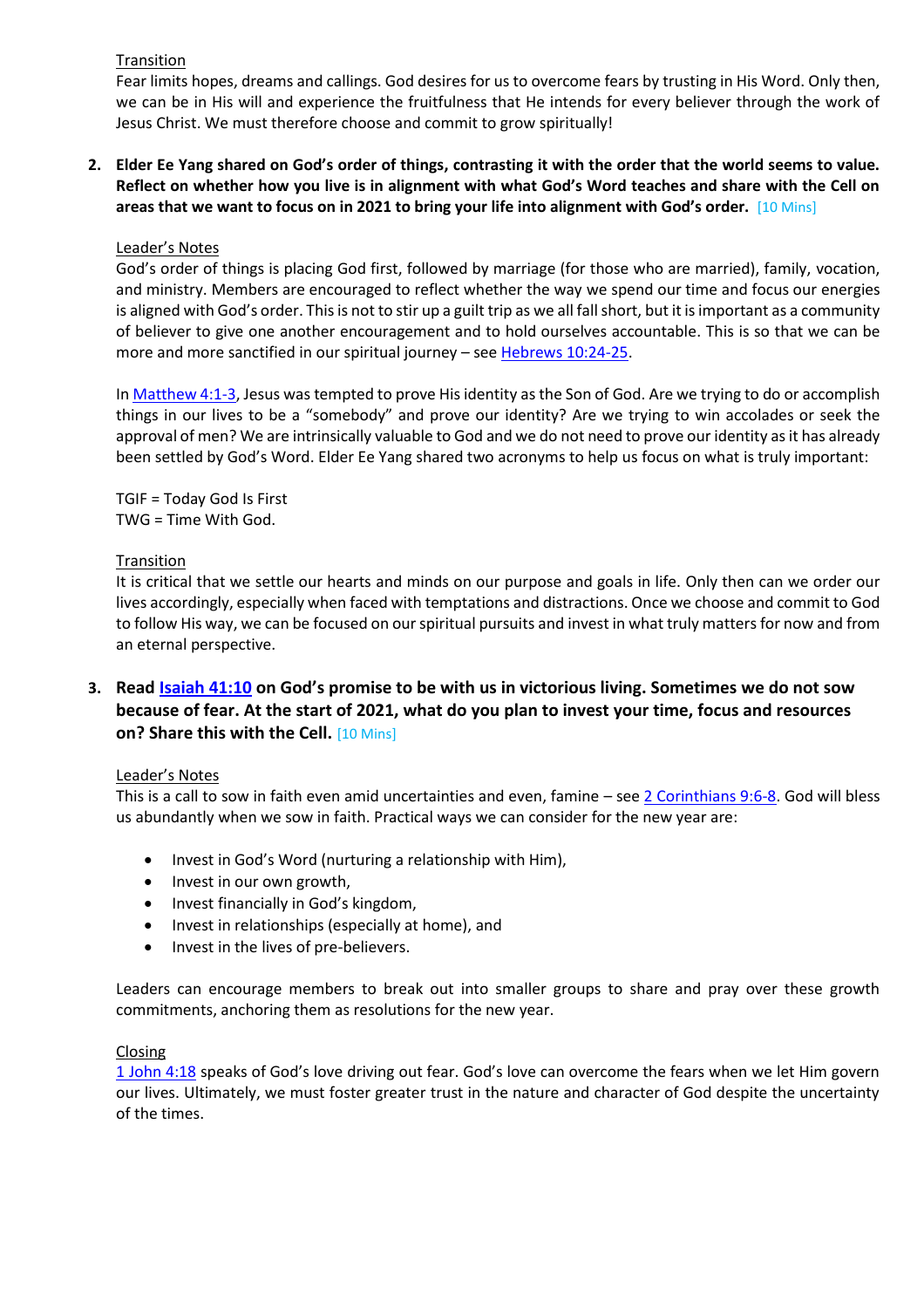

Consider dividing the group into sub-groups for a deeper time of sharing as well as praying for the following items:

- 1. Pray that:
	- We do not yield to our natural reflexes and responses when faced with uncertainties. Instead, to trust in God's Word for His provisions for us.
	- We examine our lives to follow God's order of things which places priority on love and relationships, and not compromise and led astray by the world's value systems.
	- We may sow by investing our lives generously in God's Word, our growth, in relationships and in the lives of pre-believers.



- 1. **Bible Reading Plan**. This year, we are commencing a Bible Reading Plan that will take you through the 66 Books in two years. There are also links to Additional Resources for the overview and key themes and lessons of each Book. You can access our 2-Year Bible Reading Plan 2021-2022 by visiting [https://rlc.sg/brp2021.](https://rlc.sg/brp2021)
- 2. **TraceTogether.** The use of TraceTogether app or token for check-in to our church premises will be mandatory from Sat, 23 Jan.
- 3. **Abiding (5 Part Sermon Series)**. Spiritual formation is empowered by God's Spirit. This means, as disciples, we walk in a lifestyle of: Fresh encounters with Jesus (John 8:12), frequent experiences of Scripture (Psalms 119:105), faithful engagement with God's people (Matthew 5:14). Join us as we journey through this message series that will help us build foundations. There will be a combination of timeless truth and timely direction for restoring balance, focus, and meaning within our souls.
- 4. **RiverLife Prayer Room.** We invite you, with your family or community, to set apart time and space amid the busyness of your week to pause, realign, and set our hearts to behold Jesus together. *Details - Wednesdays, 8pm to 9.30pm* (Live streamed from Worship Centre). Link[: rlc.sg/rpr-watch.](file:///C:/Users/MosesSho/AppData/Local/Microsoft/Windows/INetCache/Content.Outlook/FUASCOA3/rlc.sg/rpr-watch)